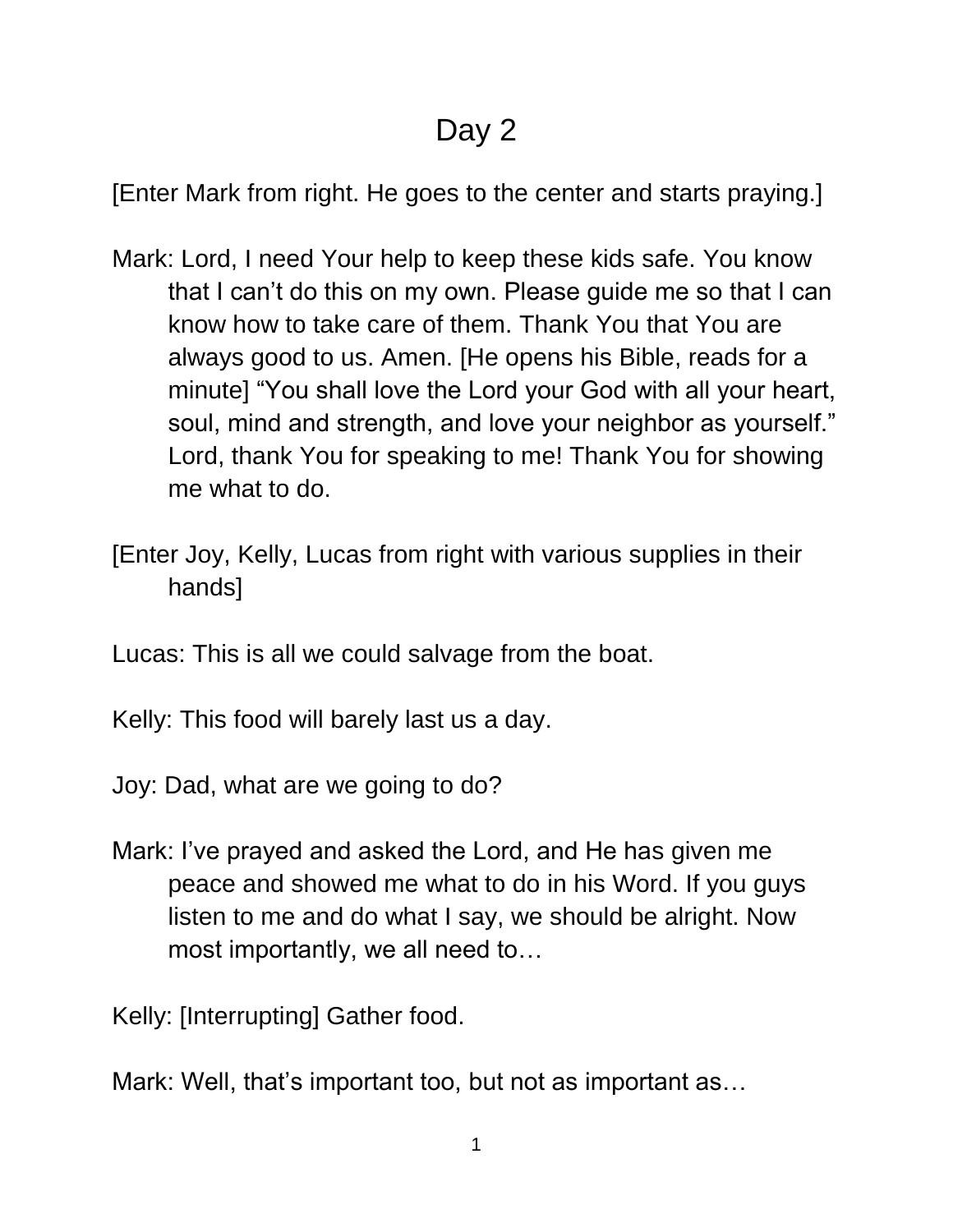Lucas: Set up shelter?

Mark: Yes, but even more important than that is…

Joy: Build a fire?

- Mark: We do need all of those things, but food, shelter, and fire won't be the most important tool we have. What we really need is God's help and one another. Now look, these are stressful times. We are probably going to do things that get on each other's nerves, and doing what's right won't always be easy. That's why it's especially important that we love, support, and forgive one another. Have each other's backs. Do what's best for others, not ourselves.
- Kelly: Ok, but how is forgiveness going to keep us warm and dry and full?
- Mark: I'm getting to all of that, but trust me, if we can't love one another, things are going to fall apart real quick. [Kids look at one another with confusion] Now as for jobs, Kelly, I need you to gather food for the whole team. Bring everything you find to camp and we'll split it four ways. Joy, can you grab some firewood? But make sure you don't grab poison ivy by mistake. Lucas, why don't you come with me and I'll explain how to build the shelter?
- Joy, Kelly, and Lucas: You got it. [Lucas and Mark exit right, Joy exits left]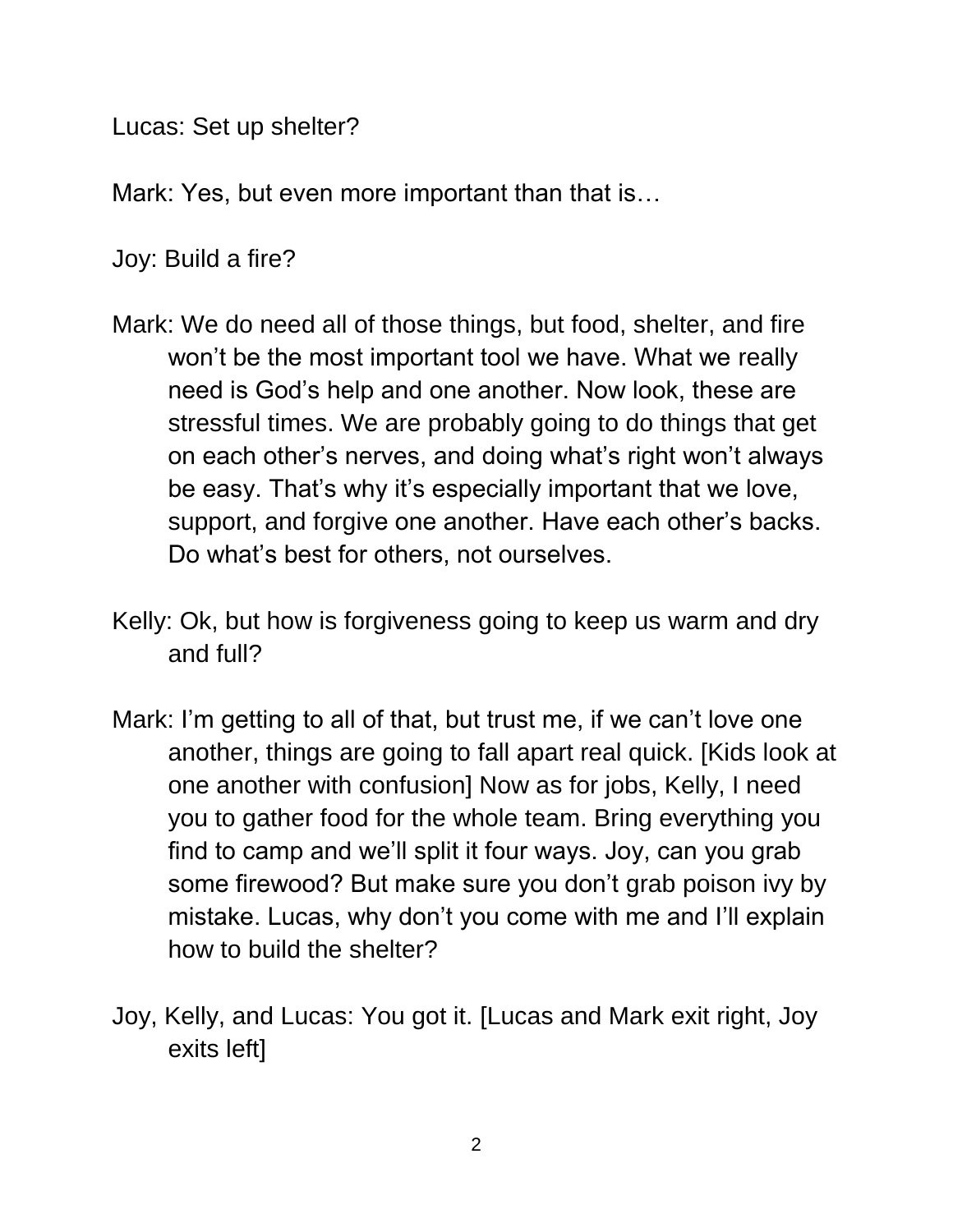- Kelly: [She moves around the stage looking for food as she's talking.] Well this is just great. Not only am I stuck on this island with no food and no way to get home, but I have to listen to Uncle Mark preaching about all this Jesus stuff. How is some made-up fairytale going to help us find something to eat? There's probably not enough food on this island for a hermit crab. Wait, what's that? [She finds two bananas] Ugh. Just 2? By the time we split this up, there will barely be anything. Unless… [She looks around] no one else needs to know that there were two of them. After all, better that one of us eats than all of us starve.
- [Kelly starts eating the banana as she exits right. Joy enters left, searching the stage for firewood and picking it up.]
- Joy: Thank the Lord that my dad is here with us! I don't know what we would do without him. He always seems to know what to do. Now I know that he told me something about the firewood I was supposed to be gathering. He said not to grab… I don't remember. Oh well. This seems good enough.
- [She takes the wood and exits left. Enter Lucas right. He is trying to assemble the shelter.]
- Lucas: This is all really confusing. Uncle Mark keeps saying that God can help us and take care of us, but how do I know that? I've never seen Him. He's never spoken to me. Meanwhile, Kelly thinks all this God stuff is nonsense, and she makes some good points. Still, Uncle Mark is so nice to us, and he really seems to believe in Jesus. I don't know.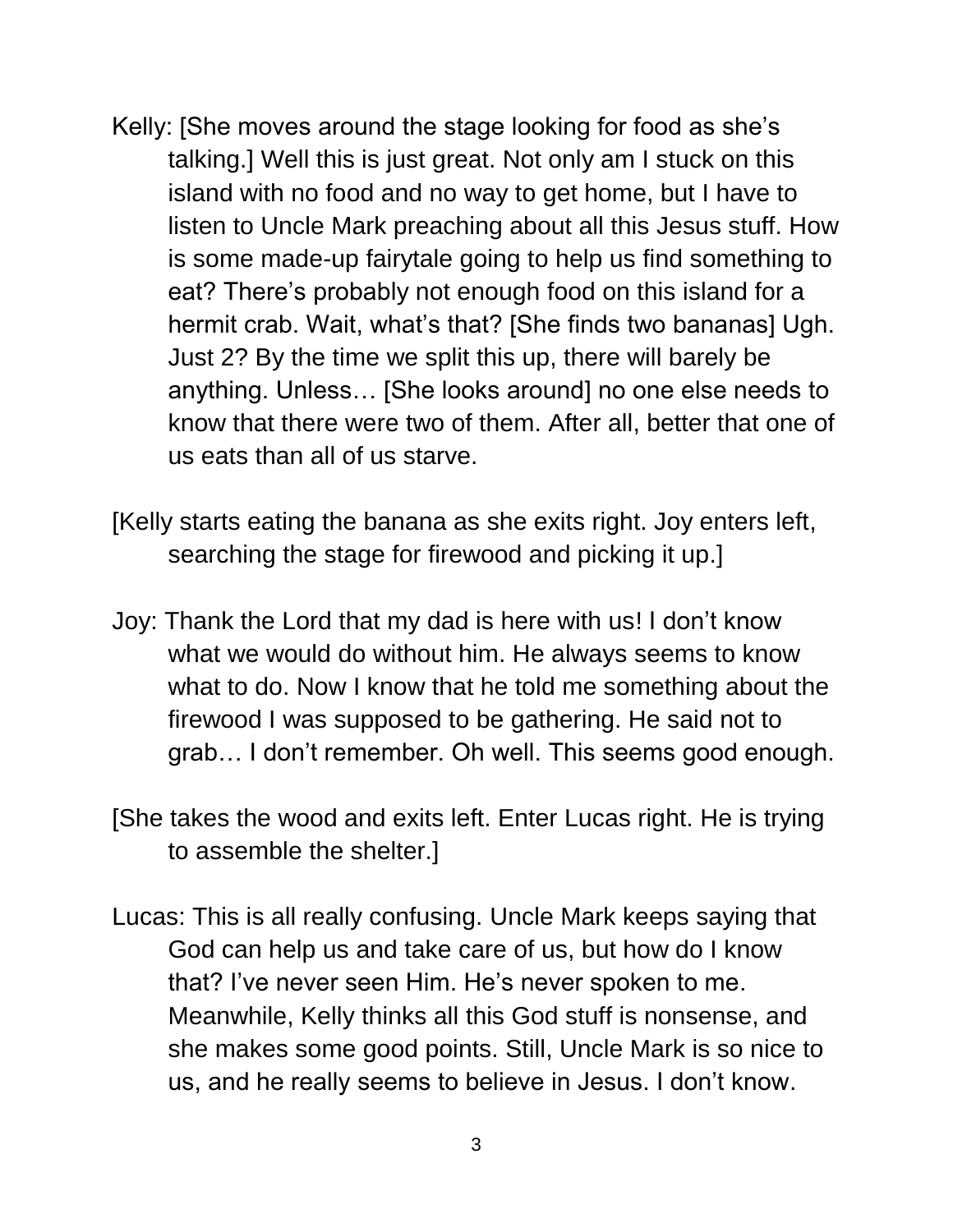[He fiddles with the shelter.] And this is confusing too. Uncle Mark showed me how to put this shelter together, but it's a lot tougher than it looks. Let's see… I put this here, and…

[The shelter collapses with a thud. A startled Joy enters left and Kelly right. They run over to the shelter.]

Joy: Lucas! Lucas! Are you alright?

Lucas: I think so, but the shelter…

Kelly: What did you do? This is terrible! Where are we supposed to sleep tonight?

Lucas: I'm sorry, I was trying my best, but I…

- Joy: Oh come on Kelly, it's not his fault. He's never built anything like this before. At least the weather isn't too bad… [Thunder and rain sound.]
- Kelly: This is just perfect. We have no shelter and now a storm is coming and we're going to be all wet. Joy, get a fire going. We'll need to stay warm at least.
- Joy: Who made you boss? But yes, I'll get it started. [She starts working on it.] How about you, Kelly? Did you find any food?

Kelly: Yeah. One banana. [She pulls it out of her bag.]

Lucas: Just one banana? I'm starving!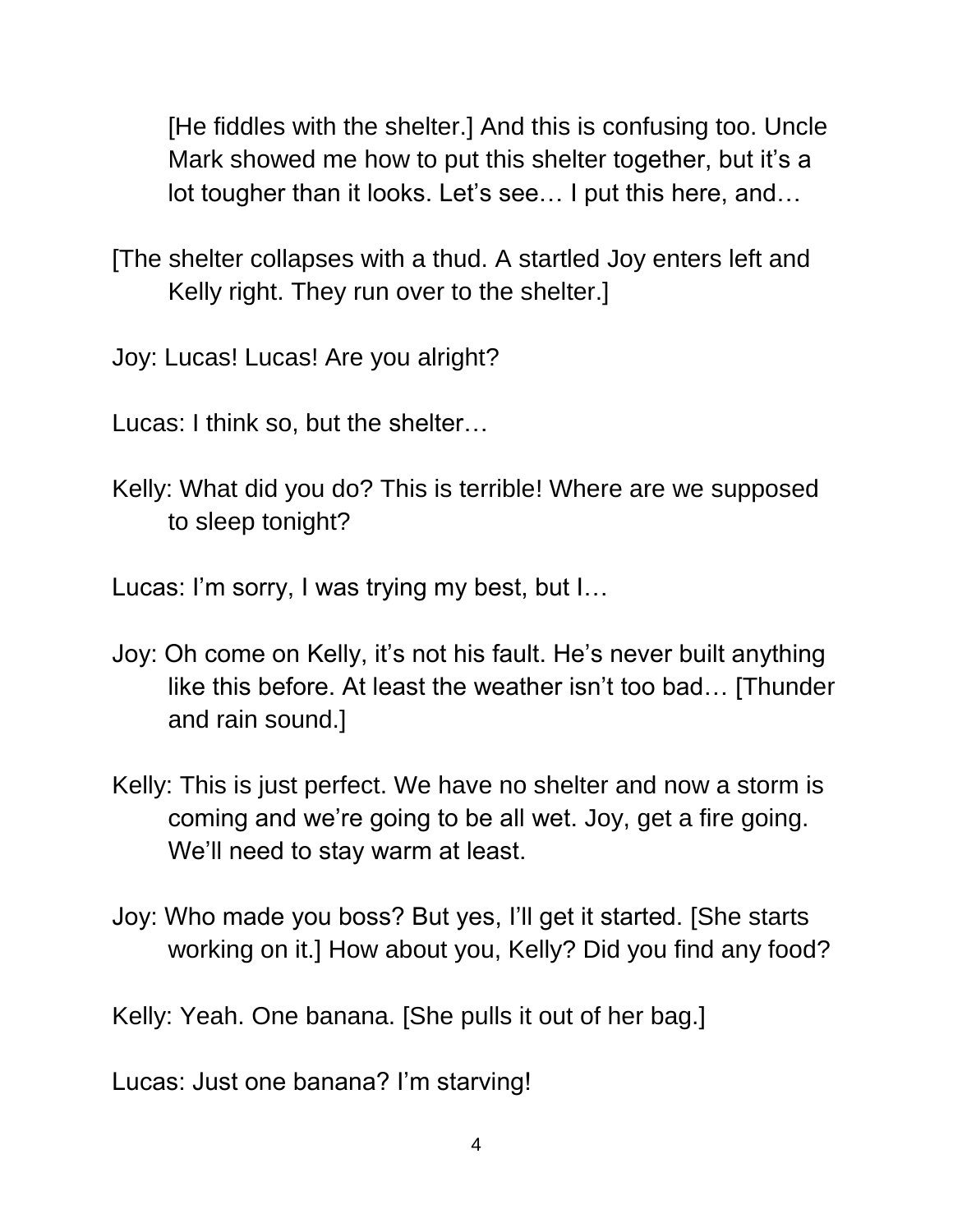Kelly: It's not like you did a fantastic job building the shelter. You should be grateful that I found anything here. Let's eat it quickly before we have to share any with Uncle Mark.

Joy: Seriously, Kelly? After all he's done for us?

Lucas: I guess you're right, Joy.

- Kelly: After all he's done for us? You mean crash-landing us on an island and lecturing us about Jesus?
- Lucas: Good point, Kelly. Maybe we should eat it. No point in us starving for his mistakes.
- Joy: Not you too. Here, I'm going to hold onto it. No one touches it until my dad gets back. [She grabs for it.]

Kelly: Oh no you don't!

[They all start wrestling for the banana. The banana peel from the other banana falls out. Lucas notices and picks it up.]

Lucas: Wait, what's this?

Kelly: I can explain.

Joy: You *did* find more food, and you ate it by yourself!

Kelly: What? No! I would never…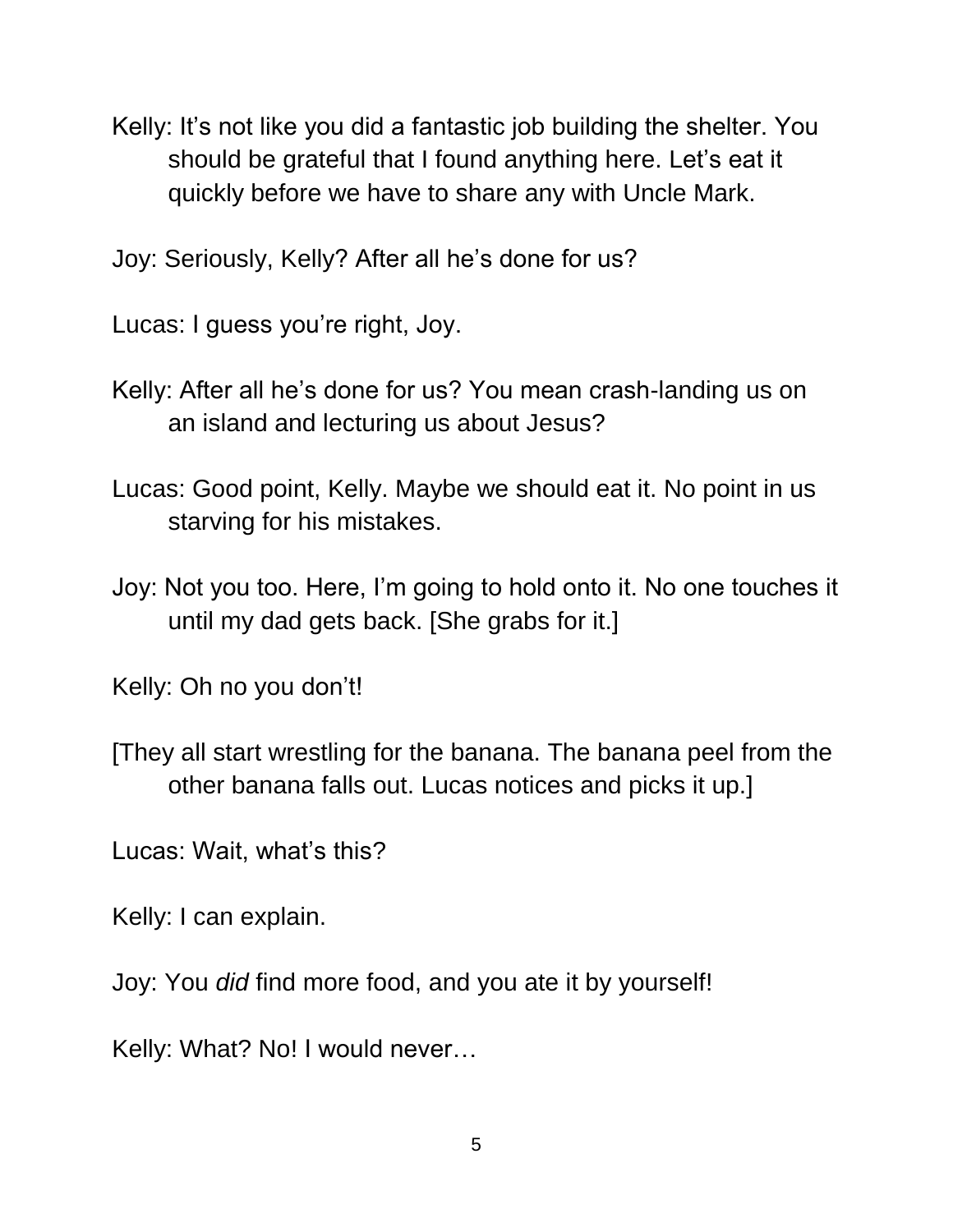Joy: You tried to make Uncle Mark seem like the bad guy when really you… [They start to move toward each other to fight again when Lucas interrupts, scratching his arms.]

Lucas: Does anyone else feel itchy?

Kelly: Ugh, yes! [They all start scratching] Especially when I stand near the fire. [She looks down] Is that poison ivy?

Lucas: Joy is trying to kill us!

Joy: I am not! How was I supposed to know?

[Enter Mark from right]

- Mark: I heard you guys shouting from all the way across the island. What's going on?
- Joy: Dad, you're here! You can fix everything! You see, Kelly ate all the food without us and…
- Kelly: Hey wait, you're forgetting about the part where *you* burned poison ivy and Lucas ruined the shelter.

Lucas: It's not my fault. At least I didn't…

Mark: Guys! Guys! Didn't you listen to anything I said? How the Bible says that Jesus wants us to…

Kelly: Jesus! Jesus! Jesus! Is that all you ever talk about?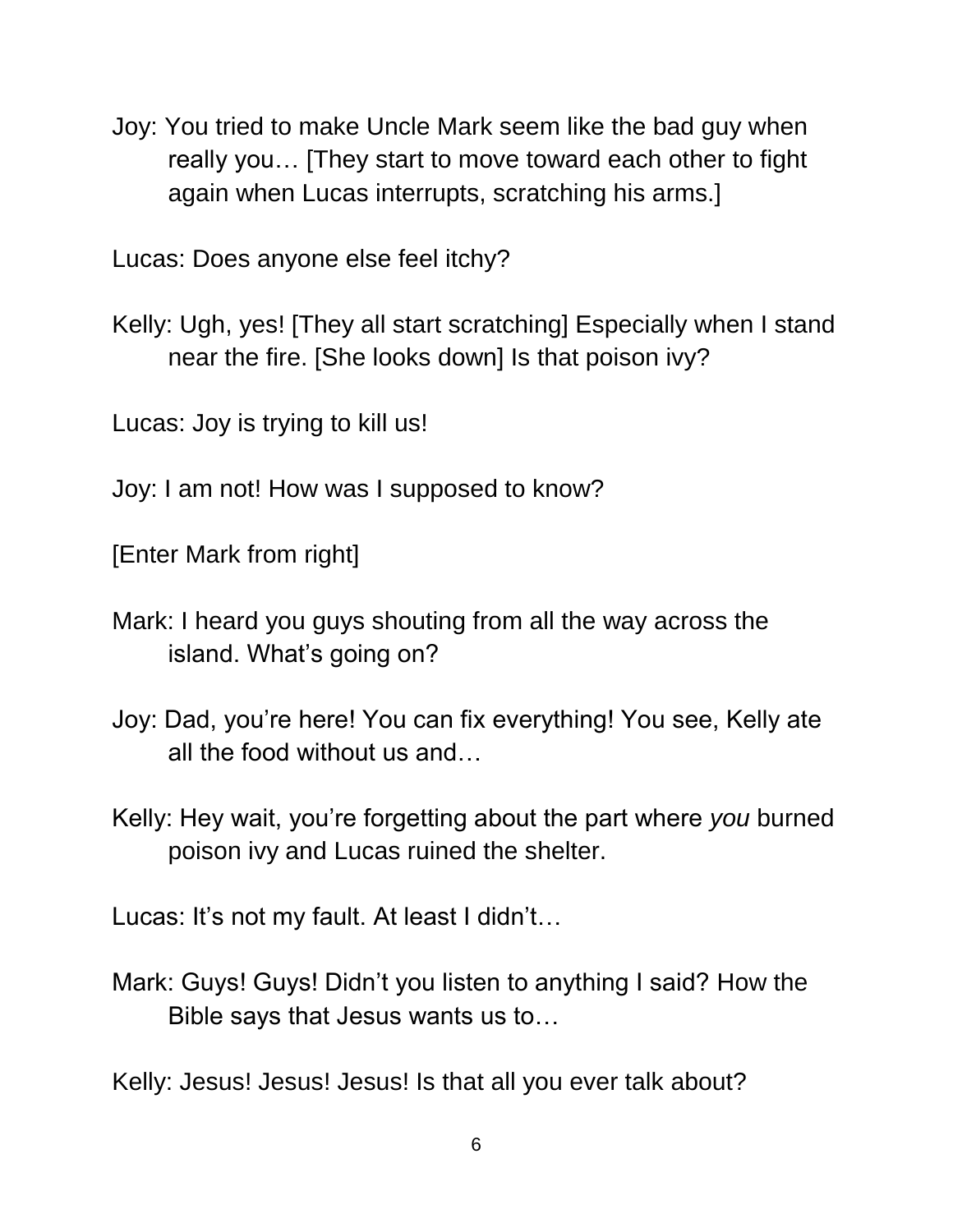Joy: Well if you hate my dad so much, why don't you just leave?

- Kelly: I will. I don't need you guys anyway! It's not like you've been any help. I'll build my own shelter. [She storms off left]
- Lucas: Wait! Kelly! Don't leave me here with these losers! [He runs off after her left]
- Joy: Dad, how could this happen? This was supposed to be the best family vacation ever, and now it's turning into a disaster.

Mark: Did you guys listen to what I told you?

- Joy: Well, I might have forgotten about the poison ivy part, but Lucas couldn't build the shelter right and Kelly kept all the food for herself!
- Mark: I didn't mean that part. Did you listen to what I said about forgiving each other and loving one another?
- Joy: Clearly not. Kelly and Lucas never forgave me even though I didn't know it was poison ivy, and they never said they were sorry about their mistakes.

Mark: What about you? Did you forgive them? Did you apologize?

Joy: Me? Whose side are you on? I can't believe you think it's my fault! They might be right about one thing: I'm better off on my own. [She exits right.]